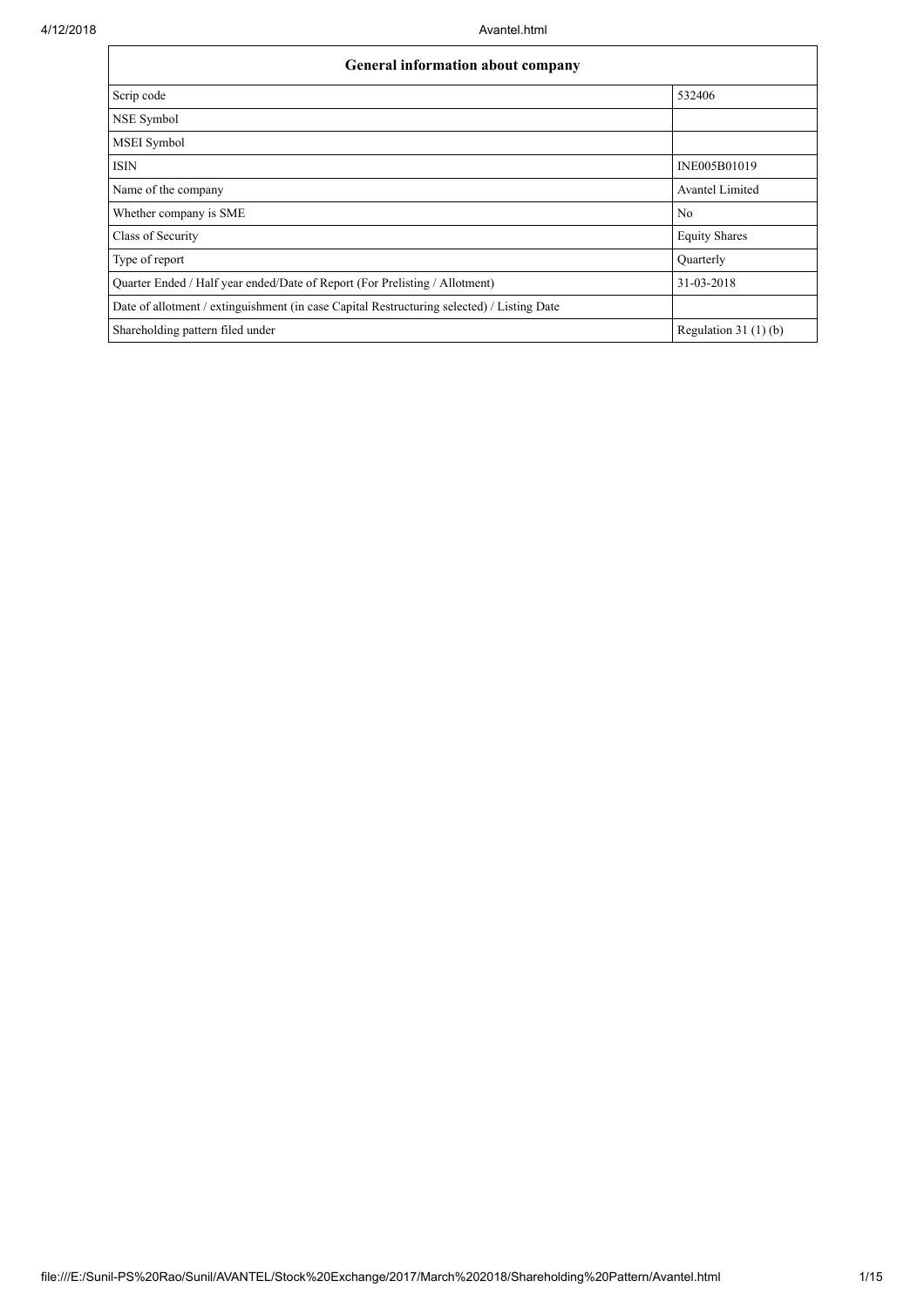|                | <b>Declaration</b>                                                                          |                |                                |                       |                             |  |  |  |  |  |  |
|----------------|---------------------------------------------------------------------------------------------|----------------|--------------------------------|-----------------------|-----------------------------|--|--|--|--|--|--|
| Sr.<br>No.     | Particular                                                                                  | Yes/No         | Promoter and<br>Promoter Group | Public<br>shareholder | Non Promoter-<br>Non Public |  |  |  |  |  |  |
| $\vert$ 1      | Whether the Listed Entity has issued any partly paid up shares?                             | No             | No                             | N <sub>o</sub>        | N <sub>o</sub>              |  |  |  |  |  |  |
| $\overline{2}$ | Whether the Listed Entity has issued any Convertible Securities<br>$\overline{\mathcal{L}}$ | N <sub>o</sub> | N <sub>o</sub>                 | N <sub>0</sub>        | N <sub>0</sub>              |  |  |  |  |  |  |
| $\overline{3}$ | Whether the Listed Entity has issued any Warrants?                                          | N <sub>o</sub> | N <sub>0</sub>                 | N <sub>o</sub>        | N <sub>o</sub>              |  |  |  |  |  |  |
| $\overline{4}$ | Whether the Listed Entity has any shares against which<br>depository receipts are issued?   | N <sub>0</sub> | N <sub>o</sub>                 | N <sub>0</sub>        | N <sub>o</sub>              |  |  |  |  |  |  |
| $\overline{5}$ | Whether the Listed Entity has any shares in locked-in?                                      | N <sub>o</sub> | N <sub>0</sub>                 | N <sub>0</sub>        | N <sub>o</sub>              |  |  |  |  |  |  |
| 6              | Whether any shares held by promoters are pledge or otherwise<br>encumbered?                 | N <sub>o</sub> | N <sub>o</sub>                 |                       |                             |  |  |  |  |  |  |
| 7              | Whether company has equity shares with differential voting<br>rights?                       | N <sub>o</sub> | N <sub>o</sub>                 | No                    | No                          |  |  |  |  |  |  |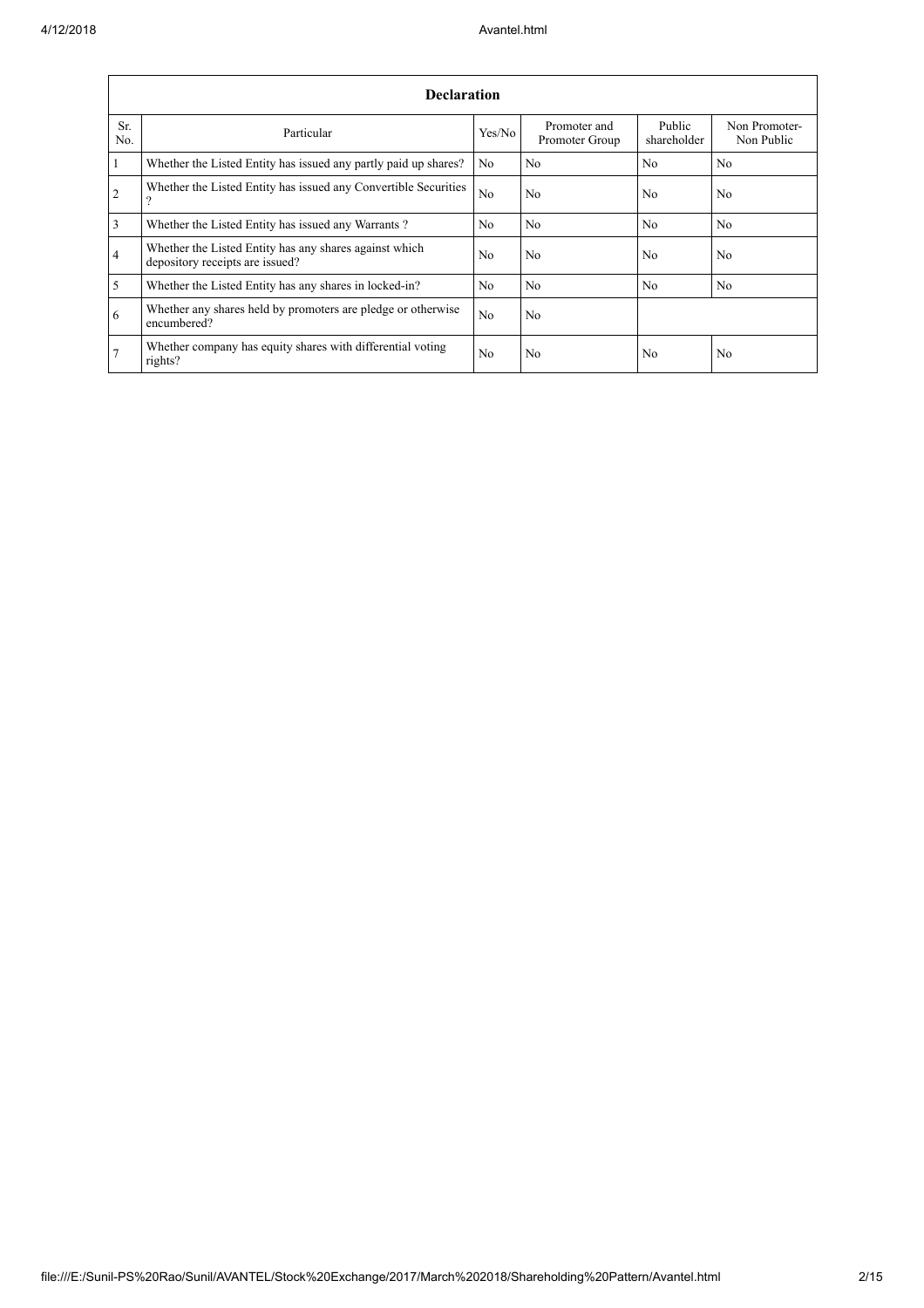|                 | <b>Table I - Summary Statement holding of specified securities</b> |              |                      |                   |                          |                                    |                                          |                                                                  |               |                           |                     |  |  |
|-----------------|--------------------------------------------------------------------|--------------|----------------------|-------------------|--------------------------|------------------------------------|------------------------------------------|------------------------------------------------------------------|---------------|---------------------------|---------------------|--|--|
|                 | Category<br>of<br>shareholder                                      | Nos. Of      | No. of<br>fully paid | No. Of<br>Partly  | No. Of<br>shares         | Total nos.<br>shares<br>held (VII) | Shareholding as a<br>$%$ of total no. of | Number of Voting Rights held in each<br>class of securities (IX) |               |                           |                     |  |  |
| Category<br>(1) |                                                                    | shareholders | up equity            | paid-up<br>equity | underlying<br>Depository |                                    | shares (calculated<br>as per SCRR, 1957) |                                                                  |               | No of Voting (XIV) Rights | Total as a          |  |  |
|                 | (II)                                                               | (III)        | shares<br>held (IV)  |                   | Receipts<br>(VI)         | $= (IV) +$<br>$(V)$ + $(VI)$       | (VIII) As a % of<br>$(A+B+C2)$           | Class<br>eg: $X$                                                 | Class<br>eg:y | Total                     | $%$ of<br>$(A+B+C)$ |  |  |
| (A)             | Promoter<br>&<br>Promoter<br>Group                                 | 5            | 1471944              |                   |                          | 1471944                            | 36.3                                     | 1471944                                                          |               | 1471944                   | 36.3                |  |  |
| (B)             | Public                                                             | 5023         | 2582549              |                   |                          | 2582549                            | 63.7                                     | 2582549                                                          |               | 2582549                   | 63.7                |  |  |
| (C)             | Non<br>Promoter-<br>Non Public                                     |              |                      |                   |                          |                                    |                                          |                                                                  |               |                           |                     |  |  |
| (C1)            | <b>Shares</b><br>underlying<br><b>DRs</b>                          |              |                      |                   |                          |                                    |                                          |                                                                  |               |                           |                     |  |  |
| (C2)            | Shares held<br>by<br>Employee<br><b>Trusts</b>                     |              |                      |                   |                          |                                    |                                          |                                                                  |               |                           |                     |  |  |
|                 | Total                                                              | 5028         | 4054493              |                   |                          | 4054493                            | 100                                      | 4054493                                                          |               | 4054493                   | 100                 |  |  |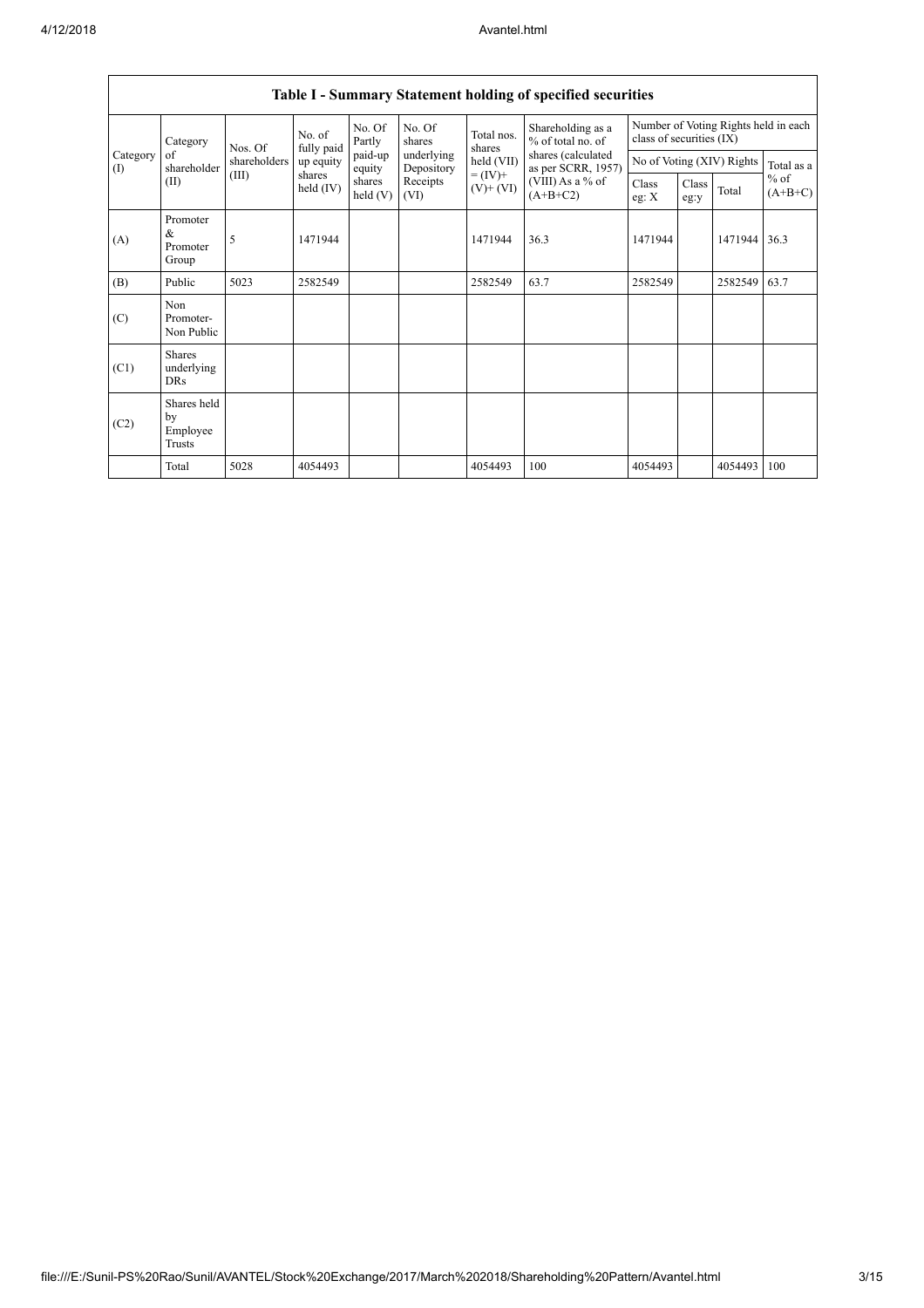| Table I - Summary Statement holding of specified securities |                                                                                                      |             |                                                                             |                                                                                                               |                                                                                                                                                                                      |                                        |                                                  |                                                                               |                                                          |                                       |  |
|-------------------------------------------------------------|------------------------------------------------------------------------------------------------------|-------------|-----------------------------------------------------------------------------|---------------------------------------------------------------------------------------------------------------|--------------------------------------------------------------------------------------------------------------------------------------------------------------------------------------|----------------------------------------|--------------------------------------------------|-------------------------------------------------------------------------------|----------------------------------------------------------|---------------------------------------|--|
| Category<br>(1)                                             | No. Of<br><b>Shares</b><br>Category<br>of<br>Outstanding<br>shareholder<br>(II)<br>securities<br>(X) | Underlying  | No. of<br><b>Shares</b><br>Underlying<br>Outstanding<br>Warrants<br>$(X_i)$ | No. Of Shares<br>Underlying<br>Outstanding<br>convertible<br>securities and<br>No. Of<br>Warrants (Xi)<br>(a) | Shareholding , as a $\%$<br>assuming full<br>conversion of<br>convertible securities (<br>as a percentage of<br>diluted share capital)<br>$(XI) = (VII)+(X) As a %$<br>of $(A+B+C2)$ | Number of<br>Locked in<br>shares (XII) |                                                  | Number of<br><b>Shares</b><br>pledged or<br>otherwise<br>encumbered<br>(XIII) |                                                          | Number of<br>equity shares<br>held in |  |
|                                                             |                                                                                                      | convertible |                                                                             |                                                                                                               |                                                                                                                                                                                      | No.<br>(a)                             | As a<br>$%$ of<br>total<br>Shares<br>held<br>(b) | No.<br>(a)                                                                    | As a<br>$\%$ of<br>total<br><b>Shares</b><br>held<br>(b) | dematerialized<br>form $(XIV)$        |  |
| (A)                                                         | Promoter<br>$\&$<br>Promoter<br>Group                                                                |             |                                                                             |                                                                                                               | 36.3                                                                                                                                                                                 |                                        |                                                  |                                                                               |                                                          | 1471944                               |  |
| (B)                                                         | Public                                                                                               |             |                                                                             |                                                                                                               | 63.7                                                                                                                                                                                 |                                        |                                                  |                                                                               |                                                          | 2524806                               |  |
| (C)                                                         | Non<br>Promoter-<br>Non Public                                                                       |             |                                                                             |                                                                                                               |                                                                                                                                                                                      |                                        |                                                  |                                                                               |                                                          |                                       |  |
| (C1)                                                        | <b>Shares</b><br>underlying<br><b>DRs</b>                                                            |             |                                                                             |                                                                                                               |                                                                                                                                                                                      |                                        |                                                  |                                                                               |                                                          |                                       |  |
| (C2)                                                        | Shares held<br>by<br>Employee<br><b>Trusts</b>                                                       |             |                                                                             |                                                                                                               |                                                                                                                                                                                      |                                        |                                                  |                                                                               |                                                          |                                       |  |
|                                                             | Total                                                                                                |             |                                                                             |                                                                                                               | 100                                                                                                                                                                                  |                                        |                                                  |                                                                               |                                                          | 3996750                               |  |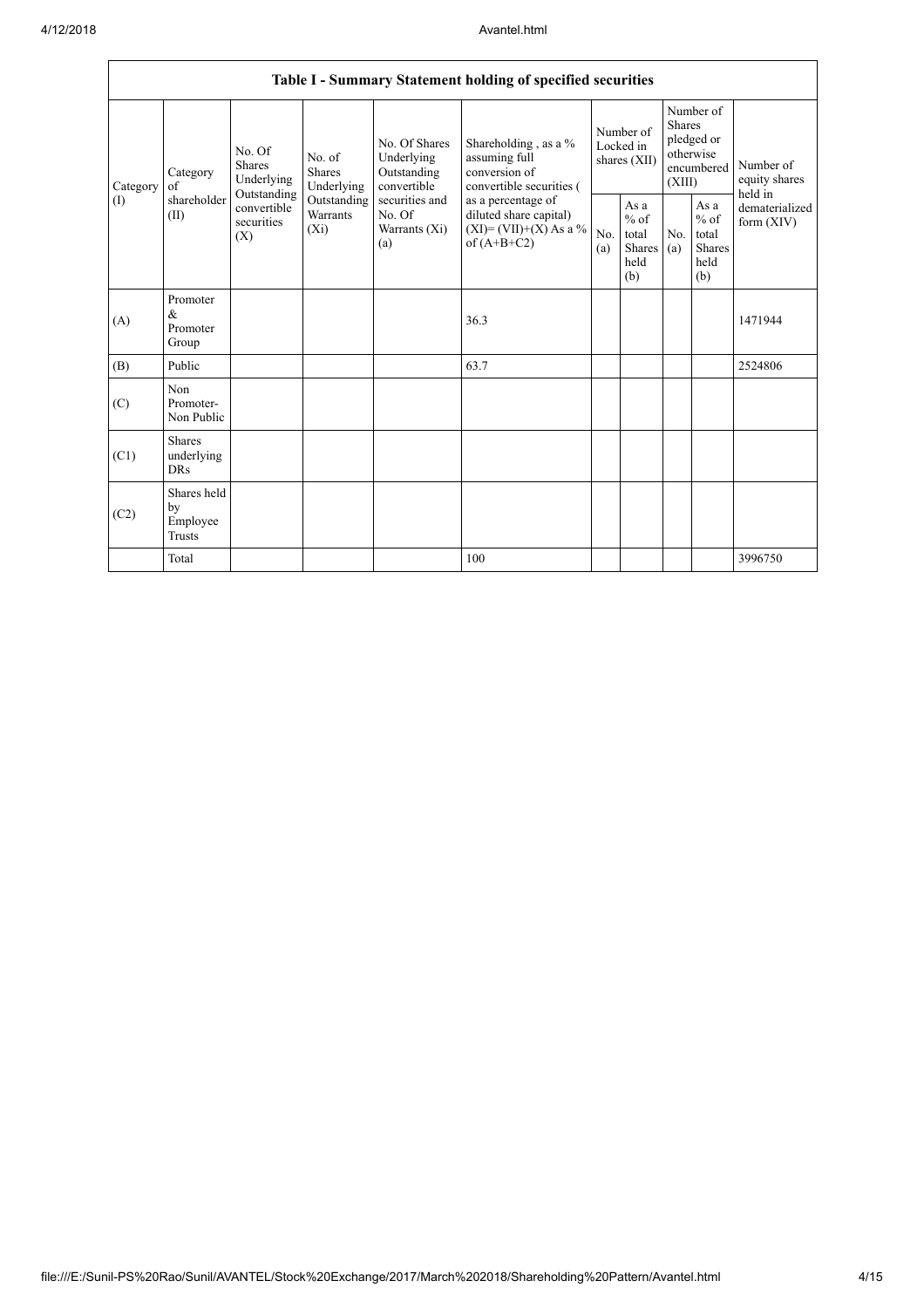$\overline{1}$ 

|                                                                                             | Table II - Statement showing shareholding pattern of the Promoter and Promoter Group                                |                                                                              |                            |                                 |                                    |                             |                                              |                                                                  |               |               |                           |  |  |
|---------------------------------------------------------------------------------------------|---------------------------------------------------------------------------------------------------------------------|------------------------------------------------------------------------------|----------------------------|---------------------------------|------------------------------------|-----------------------------|----------------------------------------------|------------------------------------------------------------------|---------------|---------------|---------------------------|--|--|
|                                                                                             |                                                                                                                     |                                                                              | No. of                     | No.<br>Of                       | No. Of                             | Total<br>nos.               | Shareholding<br>as a % of total              | Number of Voting Rights held in<br>each class of securities (IX) |               |               |                           |  |  |
| Sr.                                                                                         | Category & Name<br>of the                                                                                           | Nos. Of<br>shareholders                                                      | fully<br>paid up<br>equity | Partly<br>paid-<br>up           | shares<br>underlying<br>Depository | shares<br>held<br>$(VII) =$ | no. of shares<br>(calculated as<br>per SCRR, | No of Voting (XIV) Rights                                        |               |               | Total<br>as a %<br>of     |  |  |
|                                                                                             | Shareholders (I)                                                                                                    | (III)                                                                        | shares<br>held (IV)        | equity<br>shares<br>held<br>(V) | Receipts<br>(VI)                   | $(IV)+$<br>$(V)$ +<br>(VI)  | 1957) (VIII)<br>As a % of<br>$(A+B+C2)$      | Class eg:<br>X                                                   | Class<br>eg:y | Total         | Total<br>Voting<br>rights |  |  |
| A                                                                                           | Table II - Statement showing shareholding pattern of the Promoter and Promoter Group                                |                                                                              |                            |                                 |                                    |                             |                                              |                                                                  |               |               |                           |  |  |
| (1)                                                                                         | Indian                                                                                                              |                                                                              |                            |                                 |                                    |                             |                                              |                                                                  |               |               |                           |  |  |
| (a)                                                                                         | Individuals/Hindu<br>undivided Family                                                                               | 5                                                                            | 1471944                    |                                 |                                    | 1471944                     | 36.3                                         | 1471944                                                          |               | 1471944 36.3  |                           |  |  |
| Sub-Total (A)<br>(1)                                                                        |                                                                                                                     | 5                                                                            | 1471944                    |                                 |                                    | 1471944                     | 36.3                                         | 1471944                                                          |               | 1471944       | 36.3                      |  |  |
| (2)                                                                                         | Foreign                                                                                                             |                                                                              |                            |                                 |                                    |                             |                                              |                                                                  |               |               |                           |  |  |
| Total<br>Shareholding<br>of Promoter<br>and Promoter<br>Group $(A)=$<br>$(A)(1)+(A)$<br>(2) |                                                                                                                     | 5                                                                            | 1471944                    |                                 |                                    | 1471944                     | 36.3                                         | 1471944                                                          |               | 1471944       | 36.3                      |  |  |
| $\, {\bf B}$                                                                                |                                                                                                                     | Table III - Statement showing shareholding pattern of the Public shareholder |                            |                                 |                                    |                             |                                              |                                                                  |               |               |                           |  |  |
| (1)                                                                                         | Institutions                                                                                                        |                                                                              |                            |                                 |                                    |                             |                                              |                                                                  |               |               |                           |  |  |
| (e)                                                                                         | Foreign Portfolio<br>Investors                                                                                      | 1                                                                            | 530                        |                                 |                                    | 530                         | 0.01                                         | 530                                                              |               | 530           | 0.01                      |  |  |
| Sub-Total (B)<br>(1)                                                                        |                                                                                                                     | 1                                                                            | 530                        |                                 |                                    | 530                         | 0.01                                         | 530                                                              |               | 530           | 0.01                      |  |  |
| (3)                                                                                         | Non-institutions                                                                                                    |                                                                              |                            |                                 |                                    |                             |                                              |                                                                  |               |               |                           |  |  |
| (a(i))                                                                                      | Individuals -<br>i.Individual<br>shareholders<br>holding nominal<br>share capital up to<br>Rs. 2 lakhs.             | 4786                                                                         | 1580070                    |                                 |                                    | 1580070                     | 38.97                                        | 1580070                                                          |               | 1580070 38.97 |                           |  |  |
| (a(ii))                                                                                     | Individuals - ii.<br>Individual<br>shareholders<br>holding nominal<br>share capital in<br>excess of Rs. 2<br>lakhs. | 12                                                                           | 746036                     |                                 |                                    | 746036                      | 18.4                                         | 746036                                                           |               | 746036        | 18.4                      |  |  |
| (e)                                                                                         | Any Other<br>(specify)                                                                                              | 224                                                                          | 255913                     |                                 |                                    | 255913                      | 6.31                                         | 255913                                                           |               | 255913        | 6.31                      |  |  |
| Sub-Total (B)<br>(3)                                                                        |                                                                                                                     | 5022                                                                         | 2582019                    |                                 |                                    | 2582019                     | 63.68                                        | 2582019                                                          |               | 2582019       | 63.68                     |  |  |
| <b>Total Public</b><br>Shareholding<br>$(B)=(B)(1)+$<br>$(B)(2)+(B)(3)$                     |                                                                                                                     | 5023                                                                         | 2582549                    |                                 |                                    | 2582549                     | 63.7                                         | 2582549                                                          |               | 2582549       | 63.7                      |  |  |
| $\mathbf C$                                                                                 | Table IV - Statement showing shareholding pattern of the Non Promoter- Non Public shareholder                       |                                                                              |                            |                                 |                                    |                             |                                              |                                                                  |               |               |                           |  |  |
| Total (<br>$A+B+C2$ )                                                                       |                                                                                                                     | 5028                                                                         | 4054493                    |                                 |                                    | 4054493                     | 100                                          | 4054493                                                          |               | 4054493       | 100                       |  |  |
| Total<br>$(A+B+C)$                                                                          |                                                                                                                     | 5028                                                                         | 4054493                    |                                 |                                    | 4054493                     | 100                                          | 4054493                                                          |               | 4054493       | 100                       |  |  |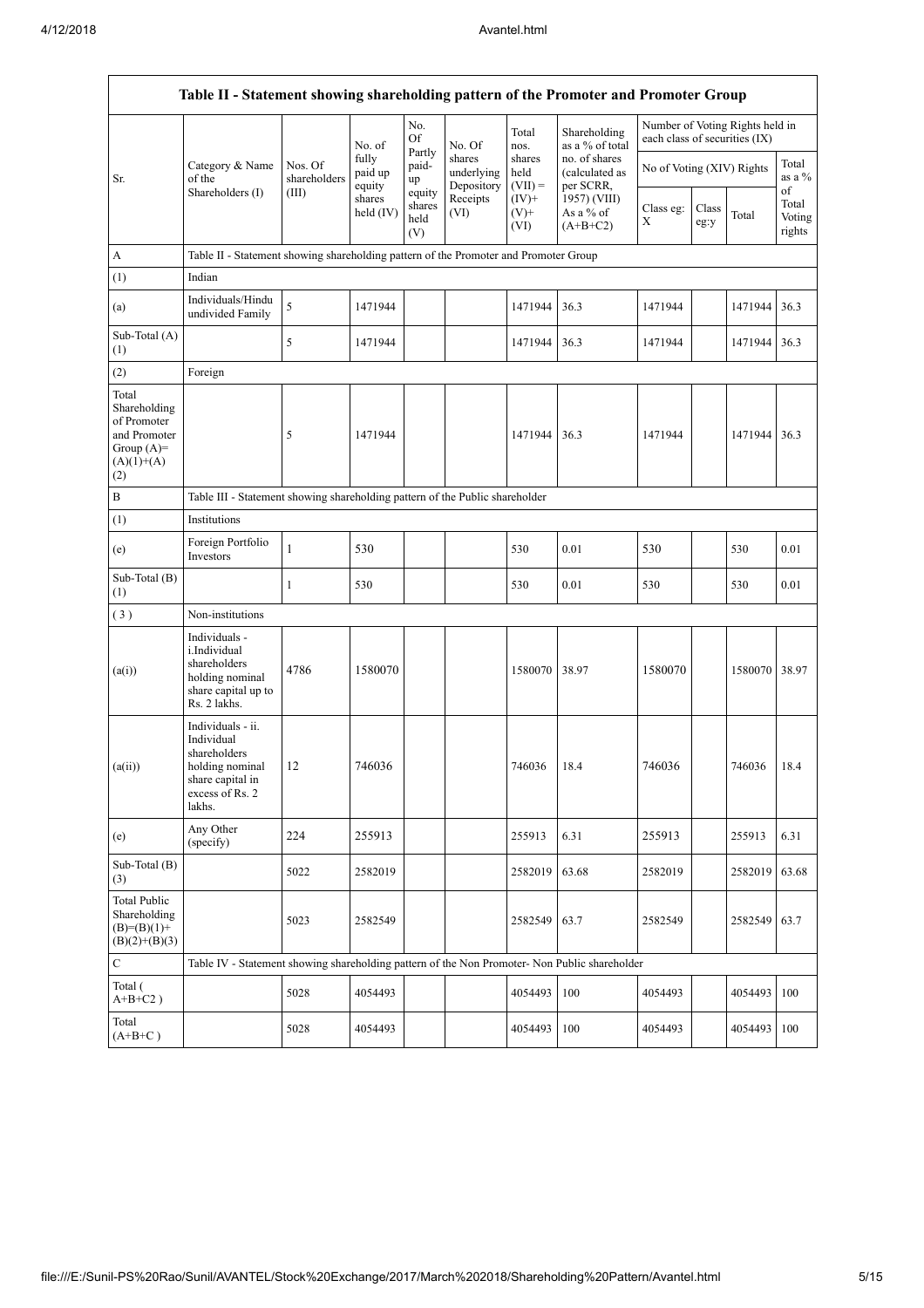**F** 

| Table II - Statement showing shareholding pattern of the Promoter and Promoter Group    |                                                                                       |                                       |                                                           |                                                                                               |                                        |                                                         |                         |                                                         |                                                                         |  |  |
|-----------------------------------------------------------------------------------------|---------------------------------------------------------------------------------------|---------------------------------------|-----------------------------------------------------------|-----------------------------------------------------------------------------------------------|----------------------------------------|---------------------------------------------------------|-------------------------|---------------------------------------------------------|-------------------------------------------------------------------------|--|--|
|                                                                                         | No. Of<br><b>Shares</b><br>Underlying                                                 | No. of<br><b>Shares</b><br>Underlying | No. Of Shares<br>Underlying<br>Outstanding<br>convertible | Shareholding, as a %<br>assuming full conversion of<br>convertible securities (as a           | Number of<br>Locked in<br>shares (XII) |                                                         | <b>Shares</b><br>(XIII) | Number of<br>pledged or<br>otherwise<br>encumbered      | Number of<br>equity shares<br>held in<br>dematerialized<br>form $(XIV)$ |  |  |
| Sr.                                                                                     | Outstanding<br>Outstanding<br>convertible<br>Warrants<br>securities<br>$(X_i)$<br>(X) |                                       | securities and<br>No. Of Warrants<br>(Xi)(a)              | percentage of diluted share<br>capital) $(XI) = (VII)+(X) As$<br>a % of $(A+B+C2)$            | No.<br>(a)                             | As a<br>$%$ of<br>total<br><b>Shares</b><br>held<br>(b) | No.<br>(a)              | As a<br>$%$ of<br>total<br><b>Shares</b><br>held<br>(b) |                                                                         |  |  |
| $\mathbf{A}$                                                                            |                                                                                       |                                       |                                                           | Table II - Statement showing shareholding pattern of the Promoter and Promoter Group          |                                        |                                                         |                         |                                                         |                                                                         |  |  |
| (1)                                                                                     | Indian                                                                                |                                       |                                                           |                                                                                               |                                        |                                                         |                         |                                                         |                                                                         |  |  |
| (a)                                                                                     |                                                                                       |                                       |                                                           | 36.3                                                                                          |                                        |                                                         |                         |                                                         | 1471944                                                                 |  |  |
| Sub-Total (A)<br>(1)                                                                    |                                                                                       |                                       |                                                           | 36.3                                                                                          |                                        |                                                         |                         |                                                         | 1471944                                                                 |  |  |
| (2)                                                                                     | Foreign                                                                               |                                       |                                                           |                                                                                               |                                        |                                                         |                         |                                                         |                                                                         |  |  |
| Total<br>Shareholding<br>of Promoter<br>and Promoter<br>Group $(A)=$<br>$(A)(1)+(A)(2)$ |                                                                                       |                                       |                                                           | 36.3                                                                                          |                                        |                                                         |                         |                                                         | 1471944                                                                 |  |  |
| $\, {\bf B}$                                                                            |                                                                                       |                                       |                                                           | Table III - Statement showing shareholding pattern of the Public shareholder                  |                                        |                                                         |                         |                                                         |                                                                         |  |  |
| (1)                                                                                     | Institutions                                                                          |                                       |                                                           |                                                                                               |                                        |                                                         |                         |                                                         |                                                                         |  |  |
| (e)                                                                                     |                                                                                       |                                       |                                                           | 0.01                                                                                          |                                        |                                                         |                         |                                                         | 530                                                                     |  |  |
| Sub-Total (B)<br>(1)                                                                    |                                                                                       |                                       |                                                           | 0.01                                                                                          |                                        |                                                         |                         |                                                         | 530                                                                     |  |  |
| (3)                                                                                     | Non-institutions                                                                      |                                       |                                                           |                                                                                               |                                        |                                                         |                         |                                                         |                                                                         |  |  |
| (a(i))                                                                                  |                                                                                       |                                       |                                                           | 38.97                                                                                         |                                        |                                                         |                         |                                                         | 1522527                                                                 |  |  |
| (a(ii))                                                                                 |                                                                                       |                                       |                                                           | 18.4                                                                                          |                                        |                                                         |                         |                                                         | 746036                                                                  |  |  |
| (e)                                                                                     |                                                                                       |                                       |                                                           | 6.31                                                                                          |                                        |                                                         |                         |                                                         | 255713                                                                  |  |  |
| Sub-Total (B)<br>(3)                                                                    |                                                                                       |                                       |                                                           | 63.68                                                                                         |                                        |                                                         |                         |                                                         | 2524276                                                                 |  |  |
| <b>Total Public</b><br>Shareholding<br>$(B)=(B)(1)+$<br>$(B)(2)+(B)(3)$                 |                                                                                       |                                       |                                                           | 63.7                                                                                          |                                        |                                                         |                         |                                                         | 2524806                                                                 |  |  |
| $\mathbf C$                                                                             |                                                                                       |                                       |                                                           | Table IV - Statement showing shareholding pattern of the Non Promoter- Non Public shareholder |                                        |                                                         |                         |                                                         |                                                                         |  |  |
| Total (<br>$A+B+C2$ )                                                                   |                                                                                       |                                       |                                                           | 100                                                                                           |                                        |                                                         |                         |                                                         | 3996750                                                                 |  |  |
| Total (A+B+C                                                                            |                                                                                       |                                       |                                                           | 100                                                                                           |                                        |                                                         |                         |                                                         | 3996750                                                                 |  |  |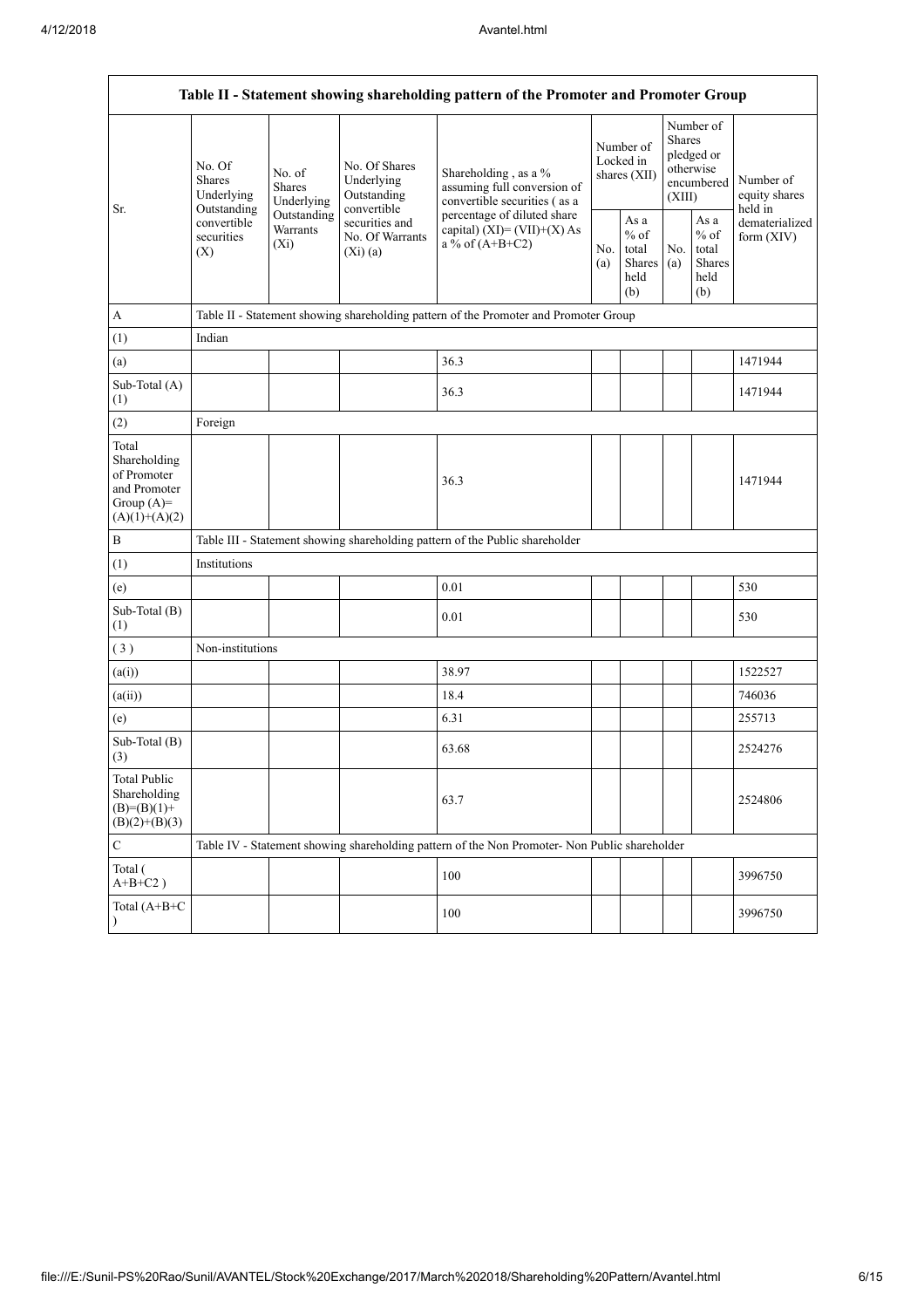| Individuals/Hindu undivided Family                                                                                                                                                          |                                                               |                                |                                                   |                          |                                                    |                          |  |  |  |  |  |
|---------------------------------------------------------------------------------------------------------------------------------------------------------------------------------------------|---------------------------------------------------------------|--------------------------------|---------------------------------------------------|--------------------------|----------------------------------------------------|--------------------------|--|--|--|--|--|
| Searial No.                                                                                                                                                                                 | $\mathbf{1}$                                                  | $\sqrt{2}$                     | $\mathfrak{Z}$                                    | $\overline{4}$           | 5                                                  |                          |  |  |  |  |  |
| Name of the<br>Shareholders (I)                                                                                                                                                             | <b>SAGAR VIDYA</b><br><b>ABBURI</b>                           | <b>SARADA</b><br><b>ABBURI</b> | <b>SAGAR</b><br><b>SIDHARTHA</b><br><b>ABBURI</b> | SAILAJA<br><b>ABBURI</b> | <b>ABBURI</b><br><b>VENKATESWARA</b><br><b>RAO</b> | Click here to<br>go back |  |  |  |  |  |
| PAN(II)                                                                                                                                                                                     | ACFPA8991D                                                    | ADJPA8080A                     | AHQPA9386G                                        | AOFPA2938A               | ACCPA8796R                                         | Total                    |  |  |  |  |  |
| No. of fully paid<br>up equity shares<br>held (IV)                                                                                                                                          | 739396                                                        | 199449                         | 274000                                            | 222479                   | 36620                                              | 1471944                  |  |  |  |  |  |
| No. Of Partly paid-<br>up equity shares<br>held (V)                                                                                                                                         |                                                               |                                |                                                   |                          |                                                    |                          |  |  |  |  |  |
| No. Of shares<br>underlying<br>Depository<br>Receipts (VI)                                                                                                                                  |                                                               |                                |                                                   |                          |                                                    |                          |  |  |  |  |  |
| Total nos. shares<br>held $(VII) = (IV) +$<br>$(V)$ + $(VI)$                                                                                                                                | 739396                                                        | 199449                         | 274000                                            | 222479                   | 36620                                              | 1471944                  |  |  |  |  |  |
| Shareholding as a<br>% of total no. of<br>shares (calculated<br>as per SCRR,<br>1957) (VIII) As a<br>% of $(A+B+C2)$                                                                        | 18.24                                                         | 4.92                           | 6.76                                              | 5.49                     | 0.9                                                | 36.3                     |  |  |  |  |  |
|                                                                                                                                                                                             | Number of Voting Rights held in each class of securities (IX) |                                |                                                   |                          |                                                    |                          |  |  |  |  |  |
| Class eg:X                                                                                                                                                                                  | 739396                                                        | 199449                         | 274000                                            | 222479                   | 36620                                              | 1471944                  |  |  |  |  |  |
| Class eg:y                                                                                                                                                                                  |                                                               |                                |                                                   |                          |                                                    |                          |  |  |  |  |  |
| Total                                                                                                                                                                                       | 739396                                                        | 199449                         | 274000                                            | 222479                   | 36620                                              | 1471944                  |  |  |  |  |  |
| Total as a % of<br>Total Voting rights                                                                                                                                                      | 18.24                                                         | 4.92                           | 6.76                                              | 5.49                     | 0.9                                                | 36.3                     |  |  |  |  |  |
| No. Of Shares<br>Underlying<br>Outstanding<br>convertible<br>securities (X)                                                                                                                 |                                                               |                                |                                                   |                          |                                                    |                          |  |  |  |  |  |
| No. of Shares<br>Underlying<br>Outstanding<br>Warrants (Xi)                                                                                                                                 |                                                               |                                |                                                   |                          |                                                    |                          |  |  |  |  |  |
| No. Of Shares<br>Underlying<br>Outstanding<br>convertible<br>securities and No.<br>Of Warrants (Xi)<br>(a)                                                                                  |                                                               |                                |                                                   |                          |                                                    |                          |  |  |  |  |  |
| Shareholding, as a<br>% assuming full<br>conversion of<br>convertible<br>securities (as a<br>percentage of<br>diluted share<br>capital) $(XI)$ =<br>$(VII)+(Xi)(a)$ As a<br>% of $(A+B+C2)$ | 18.24                                                         | 4.92                           | 6.76                                              | 5.49                     | 0.9                                                | 36.3                     |  |  |  |  |  |
| Number of Locked in shares (XII)                                                                                                                                                            |                                                               |                                |                                                   |                          |                                                    |                          |  |  |  |  |  |
| No. (a)                                                                                                                                                                                     |                                                               |                                |                                                   |                          |                                                    |                          |  |  |  |  |  |
| As a $\%$ of total<br>Shares held (b)                                                                                                                                                       |                                                               |                                |                                                   |                          |                                                    |                          |  |  |  |  |  |
|                                                                                                                                                                                             | Number of Shares pledged or otherwise encumbered (XIII)       |                                |                                                   |                          |                                                    |                          |  |  |  |  |  |
| No. (a)                                                                                                                                                                                     |                                                               |                                |                                                   |                          |                                                    |                          |  |  |  |  |  |
| As a % of total<br>Shares held (b)                                                                                                                                                          |                                                               |                                |                                                   |                          |                                                    |                          |  |  |  |  |  |
| Number of equity<br>shares held in<br>dematerialized<br>form (XIV)                                                                                                                          | 739396                                                        | 199449                         | 274000                                            | 222479                   | 36620                                              | 1471944                  |  |  |  |  |  |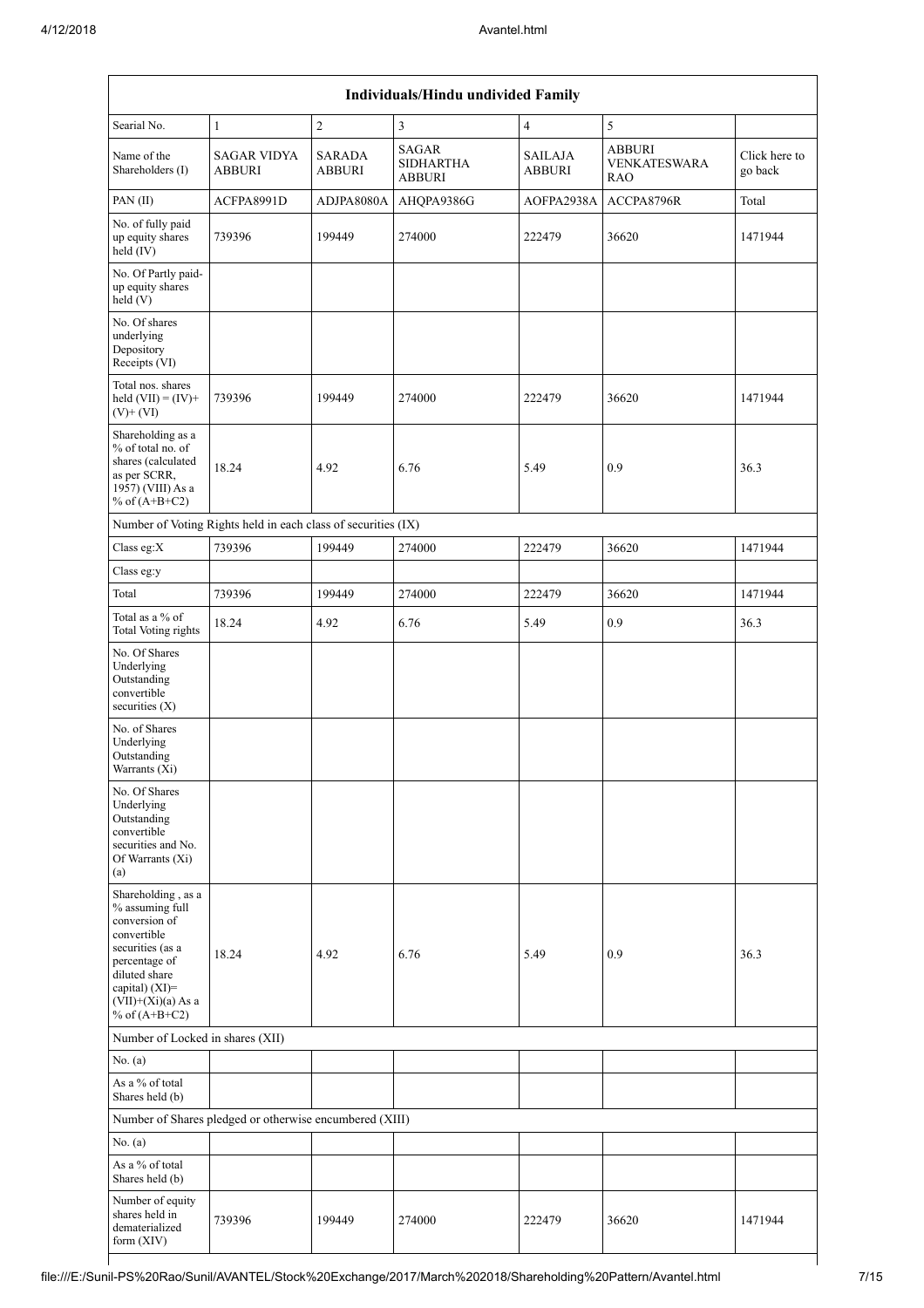| Reason for not providing PAN    |          |          |          |          |          |  |  |  |  |  |  |
|---------------------------------|----------|----------|----------|----------|----------|--|--|--|--|--|--|
| Reason for not<br>providing PAN |          |          |          |          |          |  |  |  |  |  |  |
| Shareholder type                | Promoter | Promoter | Promoter | Promoter | Promoter |  |  |  |  |  |  |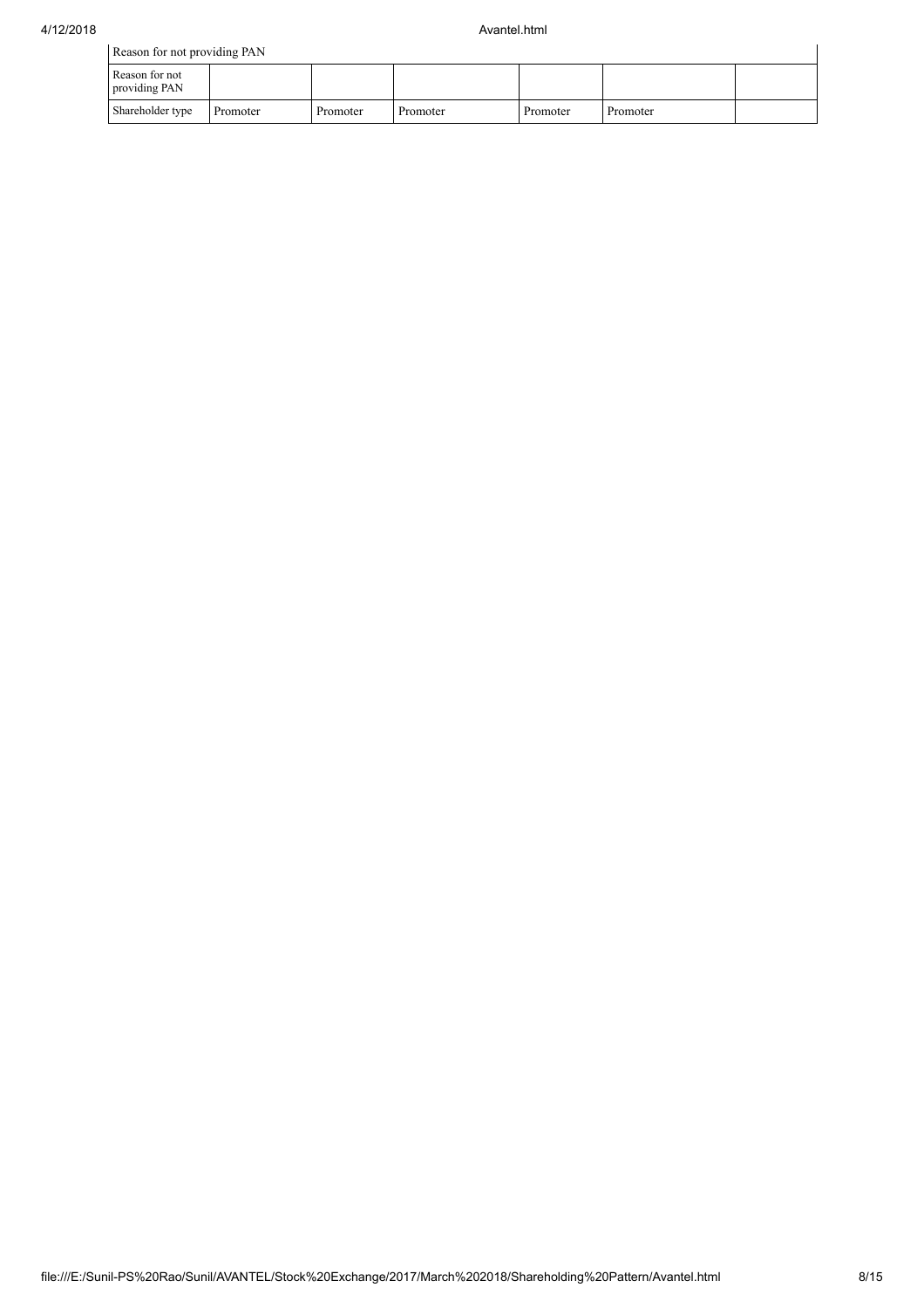l.

|                                                                                                                                                                                      | Individuals - ii. Individual shareholders holding nominal share capital in excess of Rs. 2 lakhs. |                                                               |                         |                                 |                 |                                                   |  |  |  |  |  |
|--------------------------------------------------------------------------------------------------------------------------------------------------------------------------------------|---------------------------------------------------------------------------------------------------|---------------------------------------------------------------|-------------------------|---------------------------------|-----------------|---------------------------------------------------|--|--|--|--|--|
| Searial No.                                                                                                                                                                          | $\mathbf{1}$                                                                                      | $\overline{c}$                                                | $\overline{\mathbf{3}}$ | 4                               | 5               | $\sqrt{6}$                                        |  |  |  |  |  |
| Name of the<br>Shareholders (I)                                                                                                                                                      | <b>GIRISH</b><br><b>GULATI</b><br>$(HUF)$ .                                                       | NAGENDRA<br><b>BABU</b><br><b>NAGABHYRAVA</b>                 | VARALAKSHMI<br>VELDI.   | <b>VASUDEVARAO</b><br>DHANEKULA | <b>K.SWAPNA</b> | <b>UTSAV</b><br><b>PRAMODKUMAR</b><br>SHRIVASTAV. |  |  |  |  |  |
| PAN(II)                                                                                                                                                                              | AAFHG1700A                                                                                        | ABKPN6373J                                                    | AELPV6536R              | AIKPD6700A                      | AMXPK4845Q      | AQGPS7669M                                        |  |  |  |  |  |
| No. of fully paid<br>up equity shares<br>held (IV)                                                                                                                                   | 62338                                                                                             | 48000                                                         | 43123                   | 75827                           | 300000          | 41000                                             |  |  |  |  |  |
| No. Of Partly paid-<br>up equity shares<br>held (V)                                                                                                                                  |                                                                                                   |                                                               |                         |                                 |                 |                                                   |  |  |  |  |  |
| No. Of shares<br>underlying<br>Depository<br>Receipts (VI)                                                                                                                           |                                                                                                   |                                                               |                         |                                 |                 |                                                   |  |  |  |  |  |
| Total nos. shares<br>held $(VII) = (IV) +$<br>$(V)$ + $(VI)$                                                                                                                         | 62338                                                                                             | 48000                                                         | 43123                   | 75827                           | 300000          | 41000                                             |  |  |  |  |  |
| Shareholding as a<br>% of total no. of<br>shares (calculated<br>as per SCRR,<br>1957) (VIII) As a<br>% of $(A+B+C2)$                                                                 | 1.54                                                                                              | 1.18                                                          | 1.06                    | 1.87                            | 7.4             | 1.01                                              |  |  |  |  |  |
|                                                                                                                                                                                      |                                                                                                   | Number of Voting Rights held in each class of securities (IX) |                         |                                 |                 |                                                   |  |  |  |  |  |
| Class eg: X                                                                                                                                                                          | 62338                                                                                             | 48000                                                         | 43123                   | 75827                           | 300000          | 41000                                             |  |  |  |  |  |
| Class eg:y                                                                                                                                                                           |                                                                                                   |                                                               |                         |                                 |                 |                                                   |  |  |  |  |  |
| Total                                                                                                                                                                                | 62338                                                                                             | 48000                                                         | 43123                   | 75827                           | 300000          | 41000                                             |  |  |  |  |  |
| Total as a $\%$ of<br>Total Voting rights                                                                                                                                            | 1.54                                                                                              | 1.18                                                          | 1.06                    | 1.87                            | 7.4             | 1.01                                              |  |  |  |  |  |
| No. Of Shares<br>Underlying<br>Outstanding<br>convertible<br>securities $(X)$                                                                                                        |                                                                                                   |                                                               |                         |                                 |                 |                                                   |  |  |  |  |  |
| No. of Shares<br>Underlying<br>Outstanding<br>Warrants (Xi)                                                                                                                          |                                                                                                   |                                                               |                         |                                 |                 |                                                   |  |  |  |  |  |
| No. Of Shares<br>Underlying<br>Outstanding<br>convertible<br>securities and No.<br>Of Warrants (Xi)<br>(a)                                                                           |                                                                                                   |                                                               |                         |                                 |                 |                                                   |  |  |  |  |  |
| Shareholding, as a<br>% assuming full<br>conversion of<br>convertible<br>securities (as a<br>percentage of<br>diluted share<br>capital) (XI)=<br>$(VII)+(X)$ As a %<br>of $(A+B+C2)$ | 1.54                                                                                              | 1.18                                                          | 1.06                    | 1.87                            | 7.4             | 1.01                                              |  |  |  |  |  |
| Number of Locked in shares (XII)                                                                                                                                                     |                                                                                                   |                                                               |                         |                                 |                 |                                                   |  |  |  |  |  |
| No. (a)                                                                                                                                                                              |                                                                                                   |                                                               |                         |                                 |                 |                                                   |  |  |  |  |  |
| As a % of total<br>Shares held (b)                                                                                                                                                   |                                                                                                   |                                                               |                         |                                 |                 |                                                   |  |  |  |  |  |
| Number of equity<br>shares held in<br>dematerialized<br>form $(XIV)$                                                                                                                 | 62338                                                                                             | 48000                                                         | 43123                   | 75827                           | 300000          | 41000                                             |  |  |  |  |  |
| Reason for not providing PAN                                                                                                                                                         |                                                                                                   |                                                               |                         |                                 |                 |                                                   |  |  |  |  |  |
| Reason for not<br>providing PAN                                                                                                                                                      |                                                                                                   |                                                               |                         |                                 |                 |                                                   |  |  |  |  |  |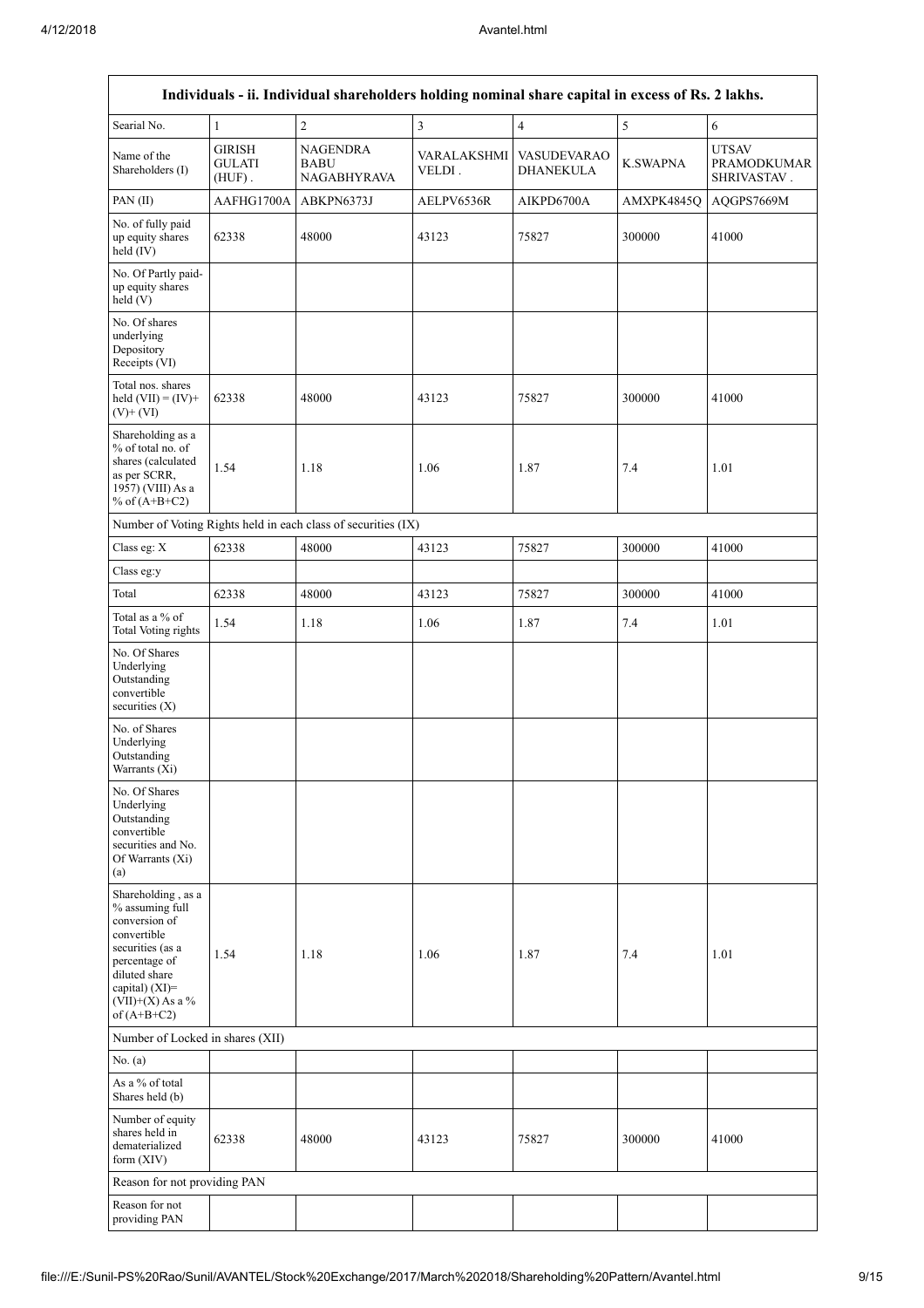$\mathbf{r}$ 

|                                                                                                                                                                                      | Individuals - ii. Individual shareholders holding nominal share capital in excess of Rs. 2 lakhs. |
|--------------------------------------------------------------------------------------------------------------------------------------------------------------------------------------|---------------------------------------------------------------------------------------------------|
| Searial No.                                                                                                                                                                          |                                                                                                   |
| Name of the<br>Shareholders (I)                                                                                                                                                      | Click here to go back                                                                             |
| PAN(II)                                                                                                                                                                              | Total                                                                                             |
| No. of fully paid<br>up equity shares<br>held (IV)                                                                                                                                   | 570288                                                                                            |
| No. Of Partly paid-<br>up equity shares<br>held (V)                                                                                                                                  |                                                                                                   |
| No. Of shares<br>underlying<br>Depository<br>Receipts (VI)                                                                                                                           |                                                                                                   |
| Total nos. shares<br>held $(VII) = (IV) +$<br>$(V)$ + $(VI)$                                                                                                                         | 570288                                                                                            |
| Shareholding as a<br>% of total no. of<br>shares (calculated<br>as per SCRR,<br>1957) (VIII) As a<br>% of $(A+B+C2)$                                                                 | 14.07                                                                                             |
|                                                                                                                                                                                      | Number of Voting Rights held in each class of securities (IX)                                     |
| Class eg: X                                                                                                                                                                          | 570288                                                                                            |
| Class eg:y                                                                                                                                                                           |                                                                                                   |
| Total                                                                                                                                                                                | 570288                                                                                            |
| Total as a % of<br><b>Total Voting rights</b>                                                                                                                                        | 14.07                                                                                             |
| No. Of Shares<br>Underlying<br>Outstanding<br>convertible<br>securities $(X)$                                                                                                        |                                                                                                   |
| No. of Shares<br>Underlying<br>Outstanding<br>Warrants (Xi)                                                                                                                          |                                                                                                   |
| No. Of Shares<br>Underlying<br>Outstanding<br>convertible<br>securities and No.<br>Of Warrants (Xi)<br>(a)                                                                           |                                                                                                   |
| Shareholding, as a<br>% assuming full<br>conversion of<br>convertible<br>securities (as a<br>percentage of<br>diluted share<br>capital) (XI)=<br>$(VII)+(X)$ As a %<br>of $(A+B+C2)$ | 14.07                                                                                             |
| Number of Locked in shares (XII)                                                                                                                                                     |                                                                                                   |
| No. (a)                                                                                                                                                                              |                                                                                                   |
| As a % of total<br>Shares held (b)                                                                                                                                                   |                                                                                                   |
| Number of equity<br>shares held in<br>dematerialized<br>form $(XIV)$                                                                                                                 | 570288                                                                                            |
| Reason for not providing PAN                                                                                                                                                         |                                                                                                   |
| Reason for not<br>providing PAN                                                                                                                                                      |                                                                                                   |

 $\overline{\phantom{0}}$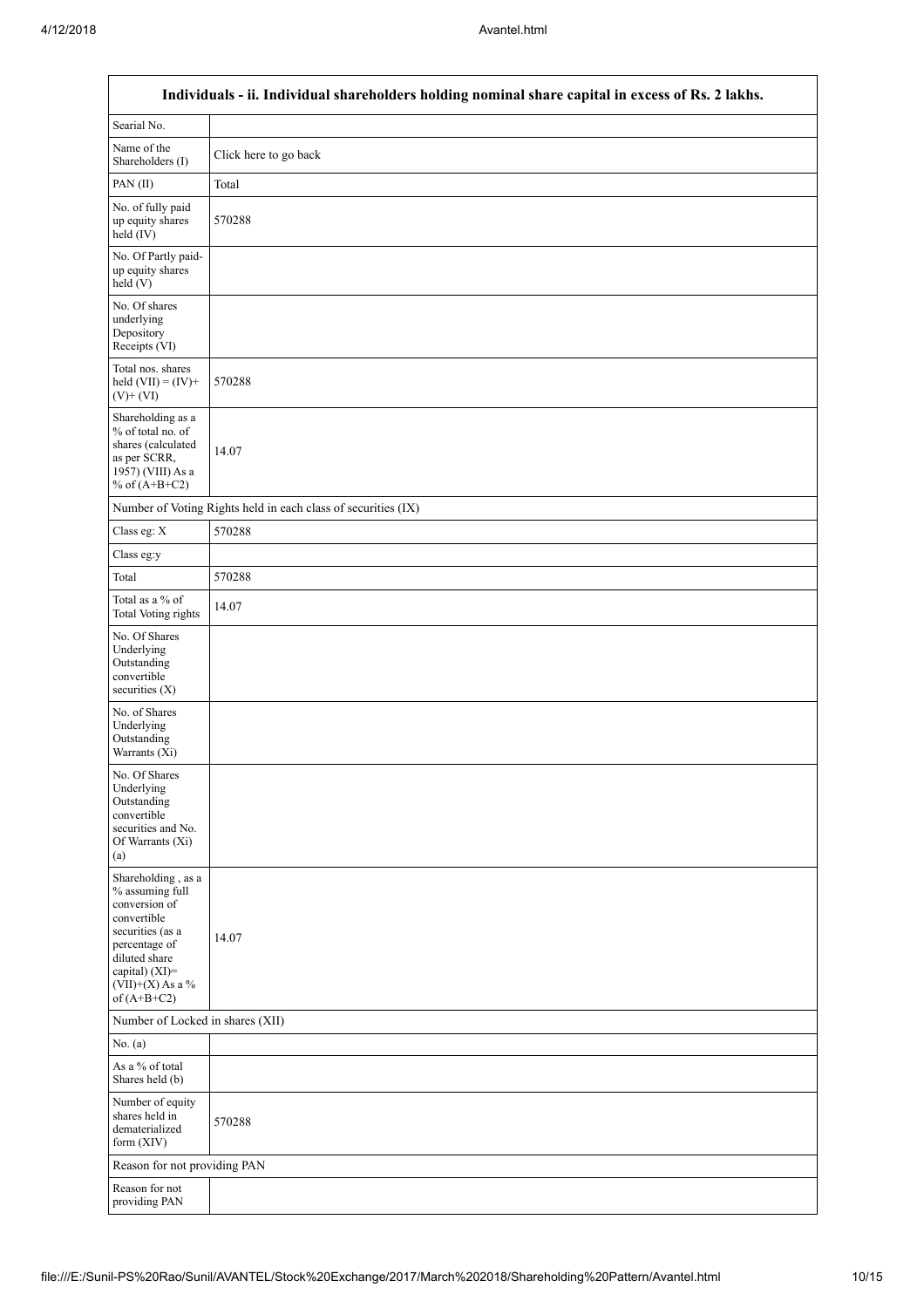|                                                                                                                                                                                      |                                                               |                     | Any Other (specify)          |                            |                                            |             |
|--------------------------------------------------------------------------------------------------------------------------------------------------------------------------------------|---------------------------------------------------------------|---------------------|------------------------------|----------------------------|--------------------------------------------|-------------|
| Searial No.                                                                                                                                                                          | $\mathbf{1}$                                                  | $\overline{c}$      | 3                            | $\overline{4}$             | 5                                          | $\sqrt{6}$  |
| Category                                                                                                                                                                             | Non-Resident<br>Indian (NRI)                                  | Clearing<br>Members | Non-Resident<br>Indian (NRI) | <b>Bodies</b><br>Corporate | <b>Bodies Corporate</b>                    | <b>IEPF</b> |
| Category / More<br>than 1 percentage                                                                                                                                                 | Category                                                      | Category            | Category                     | Category                   | More than 1 percentage of<br>shareholding  | Category    |
| Name of the<br>Shareholders (I)                                                                                                                                                      |                                                               |                     |                              |                            | <b>HINDUSTAN CANDLE</b><br>MFG.CO. PVT.LTD |             |
| PAN(II)                                                                                                                                                                              |                                                               |                     |                              |                            | AAACH1534R                                 |             |
| No. of the<br>Shareholders (I)                                                                                                                                                       | 61                                                            | 16                  | 31                           | 115                        | $\mathbf{1}$                               | 1           |
| No. of fully paid<br>up equity shares<br>held (IV)                                                                                                                                   | 31481                                                         | 3032                | 9265                         | 176754                     | 43657                                      | 35381       |
| No. Of Partly paid-<br>up equity shares<br>held (V)                                                                                                                                  |                                                               |                     |                              |                            |                                            |             |
| No. Of shares<br>underlying<br>Depository<br>Receipts (VI)                                                                                                                           |                                                               |                     |                              |                            |                                            |             |
| Total nos. shares<br>held $(VII) = (IV) +$<br>$(V)$ + $(VI)$                                                                                                                         | 31481                                                         | 3032                | 9265                         | 176754                     | 43657                                      | 35381       |
| Shareholding as a<br>% of total no. of<br>shares (calculated<br>as per SCRR,<br>1957) (VIII) As a<br>% of $(A+B+C2)$                                                                 | 0.78                                                          | 0.07                | 0.23                         | 4.36                       | 1.08                                       | 0.87        |
|                                                                                                                                                                                      | Number of Voting Rights held in each class of securities (IX) |                     |                              |                            |                                            |             |
| Class eg: X                                                                                                                                                                          | 31481                                                         | 3032                | 9265                         | 176754                     | 43657                                      | 35381       |
| Class eg:y                                                                                                                                                                           |                                                               |                     |                              |                            |                                            |             |
| Total                                                                                                                                                                                | 31481                                                         | 3032                | 9265                         | 176754                     | 43657                                      | 35381       |
| Total as a % of<br>Total Voting rights                                                                                                                                               | 0.78                                                          | 0.07                | 0.23                         | 4.36                       | 1.08                                       | 0.87        |
| No. Of Shares<br>Underlying<br>Outstanding<br>convertible<br>securities $(X)$                                                                                                        |                                                               |                     |                              |                            |                                            |             |
| No. of Shares<br>Underlying<br>Outstanding<br>Warrants (Xi)                                                                                                                          |                                                               |                     |                              |                            |                                            |             |
| No. Of Shares<br>Underlying<br>Outstanding<br>convertible<br>securities and No.<br>Of Warrants (Xi)<br>(a)                                                                           |                                                               |                     |                              |                            |                                            |             |
| Shareholding, as a<br>% assuming full<br>conversion of<br>convertible<br>securities (as a<br>percentage of<br>diluted share<br>capital) (XI)=<br>$(VII)+(X)$ As a %<br>of $(A+B+C2)$ | 0.78                                                          | 0.07                | 0.23                         | 4.36                       | 1.08                                       | 0.87        |
| Number of Locked in shares (XII)                                                                                                                                                     |                                                               |                     |                              |                            |                                            |             |
| No. (a)                                                                                                                                                                              |                                                               |                     |                              |                            |                                            |             |
| As a % of total<br>Shares held (b)                                                                                                                                                   |                                                               |                     |                              |                            |                                            |             |
| Number of equity<br>shares held in<br>dematerialized<br>form $(XIV)$                                                                                                                 | 31481                                                         | 3032                | 9265                         | 176554                     | 43657                                      | 35381       |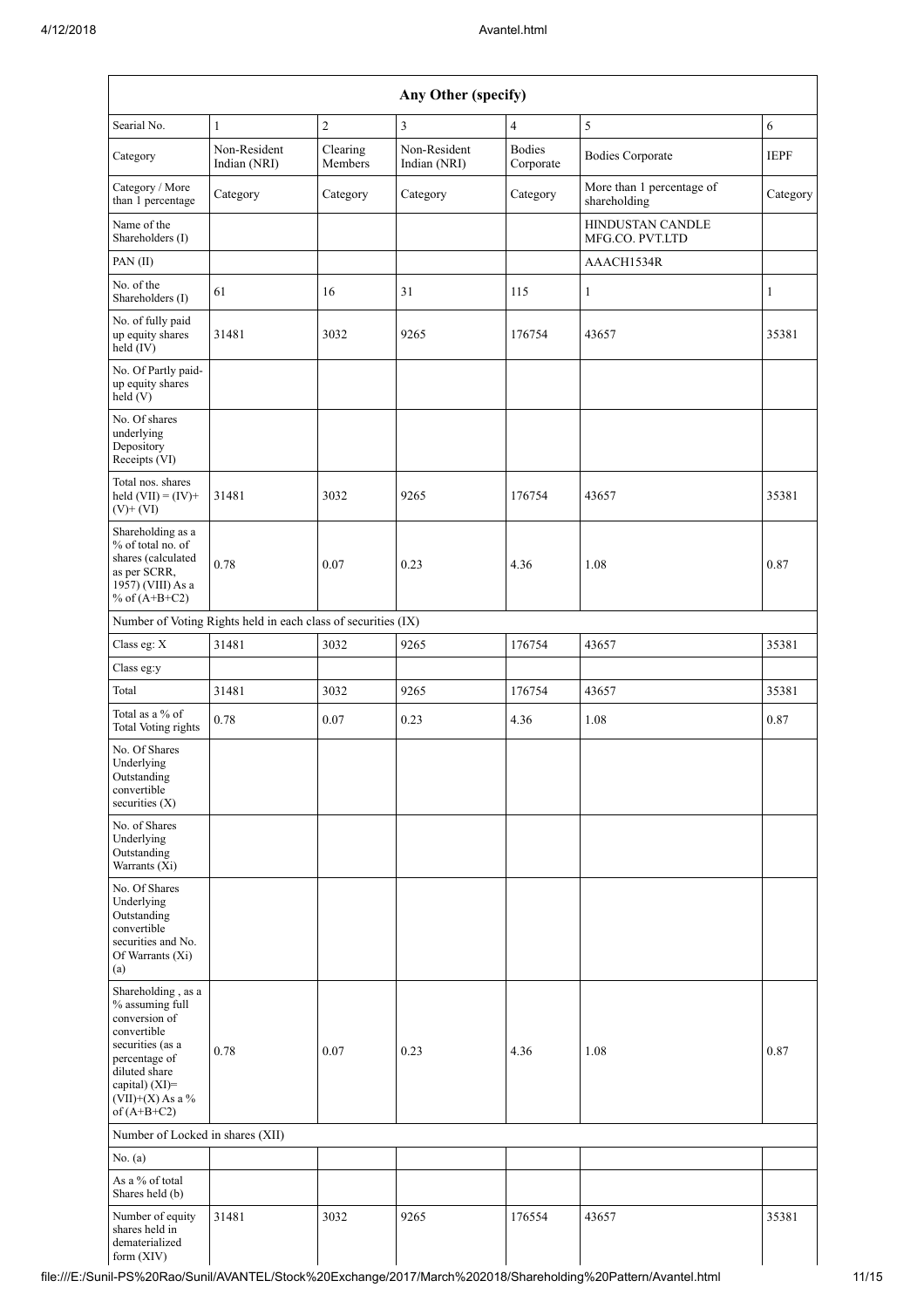|                                 | Reason for not providing PAN |  |  |  |  |  |  |  |  |  |  |  |
|---------------------------------|------------------------------|--|--|--|--|--|--|--|--|--|--|--|
| Reason for not<br>providing PAN |                              |  |  |  |  |  |  |  |  |  |  |  |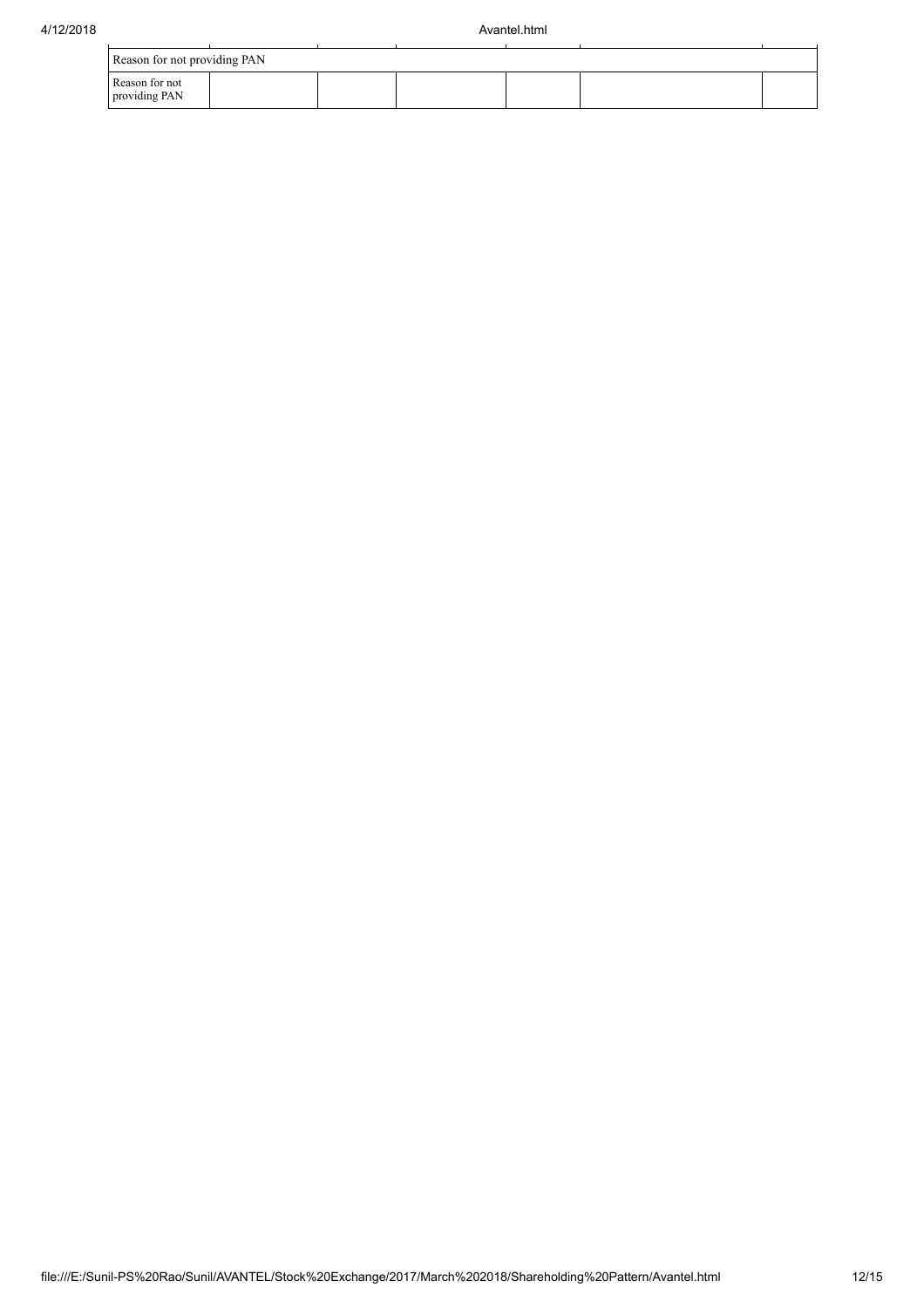| Any Other (specify)                                                                                                                                                                  |                                                               |
|--------------------------------------------------------------------------------------------------------------------------------------------------------------------------------------|---------------------------------------------------------------|
| Searial No.                                                                                                                                                                          |                                                               |
| Category                                                                                                                                                                             |                                                               |
| Category / More<br>than 1 percentage                                                                                                                                                 |                                                               |
| Name of the<br>Shareholders (I)                                                                                                                                                      | Click here to go back                                         |
| PAN(II)                                                                                                                                                                              | Total                                                         |
| No. of the<br>Shareholders (I)                                                                                                                                                       | 224                                                           |
| No. of fully paid<br>up equity shares<br>$\text{held}(\text{IV})$                                                                                                                    | 255913                                                        |
| No. Of Partly paid-<br>up equity shares<br>held(V)                                                                                                                                   |                                                               |
| No. Of shares<br>underlying<br>Depository<br>Receipts (VI)                                                                                                                           |                                                               |
| Total nos. shares<br>held $(VII) = (IV) +$<br>$(V)$ + $(VI)$                                                                                                                         | 255913                                                        |
| Shareholding as a<br>% of total no. of<br>shares (calculated<br>as per SCRR,<br>1957) (VIII) As a<br>% of $(A+B+C2)$                                                                 | 6.31                                                          |
|                                                                                                                                                                                      | Number of Voting Rights held in each class of securities (IX) |
| Class eg: X                                                                                                                                                                          | 255913                                                        |
| Class eg:y                                                                                                                                                                           |                                                               |
| Total                                                                                                                                                                                | 255913                                                        |
| Total as a % of<br><b>Total Voting rights</b>                                                                                                                                        | 6.31                                                          |
|                                                                                                                                                                                      |                                                               |
| No. Of Shares<br>Underlying<br>Outstanding<br>convertible<br>securities (X)                                                                                                          |                                                               |
| No. of Shares<br>Underlying<br>Outstanding<br>Warrants (Xi)                                                                                                                          |                                                               |
| No. Of Shares<br>Underlying<br>Outstanding<br>convertible<br>securities and No.<br>Of Warrants (Xi)<br>(a)                                                                           |                                                               |
| Shareholding, as a<br>% assuming full<br>conversion of<br>convertible<br>securities (as a<br>percentage of<br>diluted share<br>capital) (XI)=<br>$(VII)+(X)$ As a %<br>of $(A+B+C2)$ | 6.31                                                          |
| Number of Locked in shares (XII)                                                                                                                                                     |                                                               |
| No. (a)                                                                                                                                                                              |                                                               |
| As a % of total<br>Shares held (b)                                                                                                                                                   |                                                               |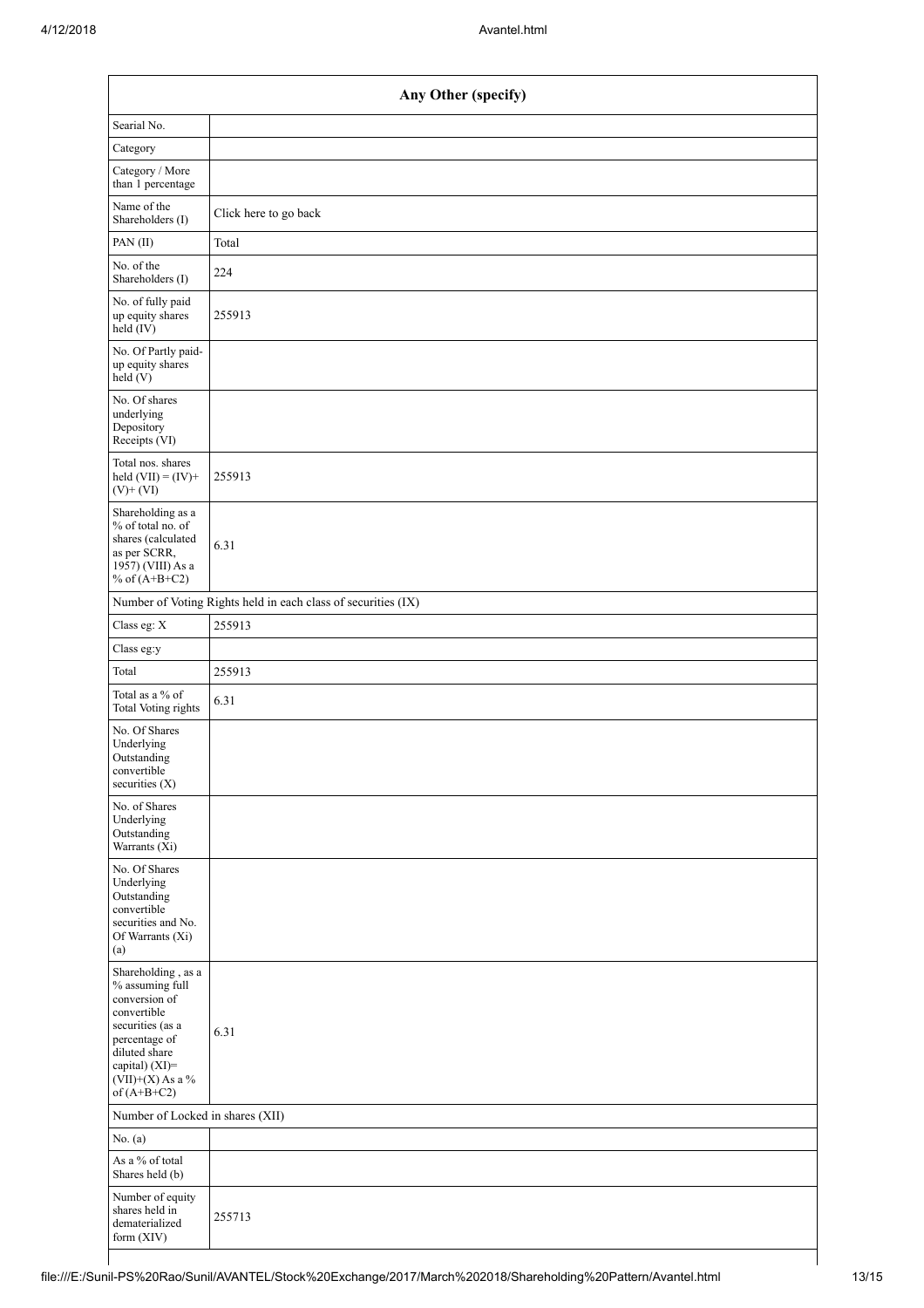Reason for not providing PAN

Reason for not providing PAN